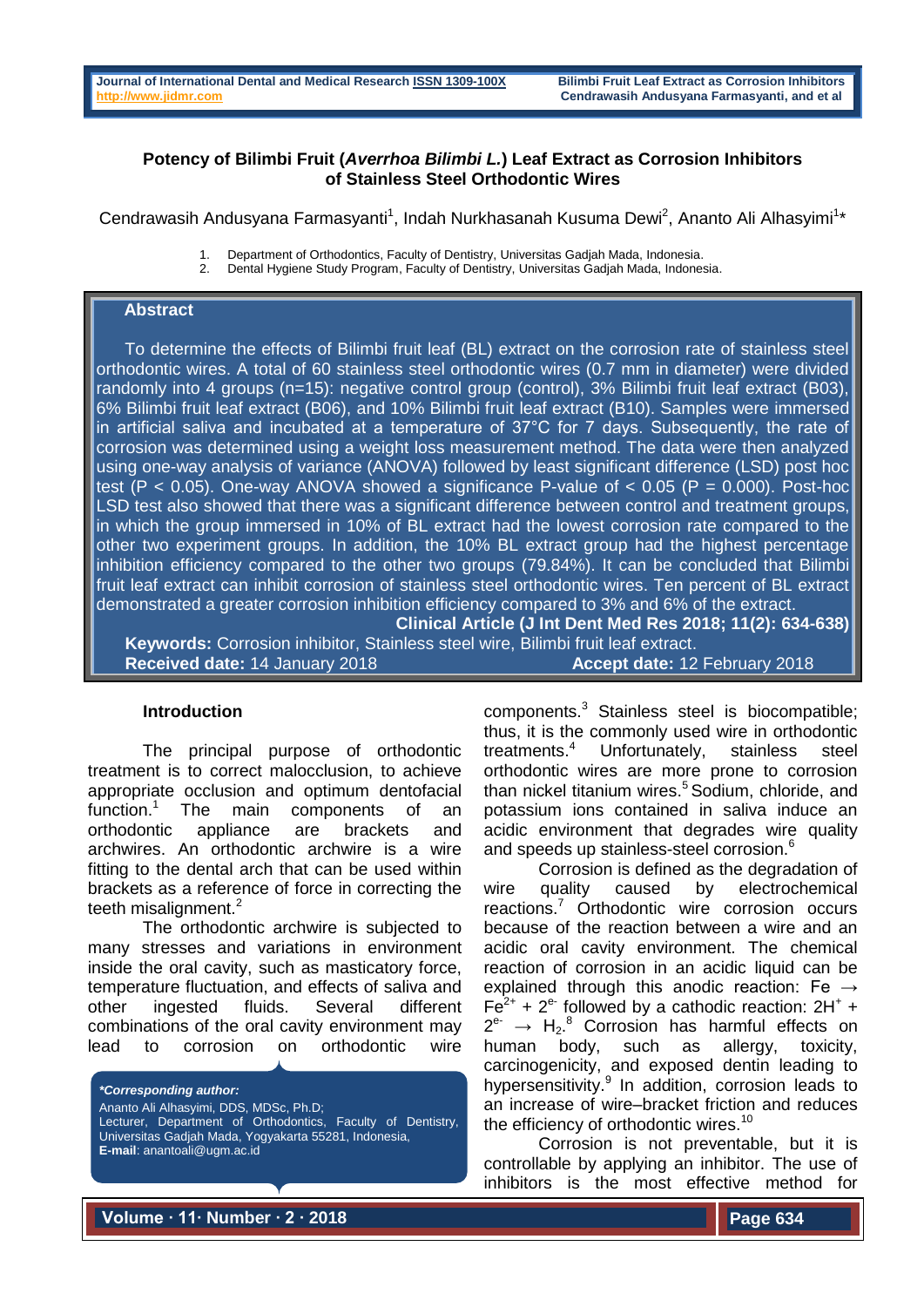protecting steel against corrosion, especially in acidic media. An inhibitor is a compound added in a low concentration that can slow down the corrosion rate.<sup>10</sup> Today, natural materials are preferable because they are more safe and affordable with minor side effects compared to chemical-based products.11,12 Extensive previous studies have noted the potential of green corrosion inhibitors in preventing wire corrosion, such as *Jasminum sambac* extract.<sup>13</sup> Moreover. green inhibitors are biodegradable, inexpensive, and renewable.<sup>14</sup>

Bilimbi fruit (*Averrhoa bilimbi* L.) is a popular herbal plant in Indonesia and is commonly used in traditional medicine. The leaves of Bilimbi fruit are known to contain many nutrients that are useful for human health, which includes antioxidant, antimicrobial, antiinflammatory, and antiulcer.<sup>15</sup> The chemical contents of Bilimbi fruit leaf are tannin, alkaloid, saponin, flavonoid, and phenol.<sup>16</sup> Prior research study also showed that tannin can be used as a natural inhibitor. Tannin can be used as a natural anticorrosion compound, replacing synthetic anticorrosion compounds.<sup>17</sup> Tannin acts as a corrosion inhibitor by forming a complex compound with iron ion  $(Fe^{2+})$  within a stainless steel. Tannin can bind with  $Fe<sup>2+</sup>$  ion because it is a macromolecular polyphenol.<sup>18</sup> The present research study aimed to determine the effects of Bilimbi fruit leaf extract on the corrosion rate of stainless steel orthodontic wires.

# **Methodology**

This study was an experimental laboratory research that determines the effects of Bilimbi fruit leaf extract in various concentrations of 3%, 6%, and 10% on the corrosion rate of stainless steel orthodontic wires. Bilimbi fruit leaf extract was obtained using a maceration method. Wire samples for this study were stainless steel orthodontic wires (0.7 mm in diameter, 30 mm in length, American Orthodontics®, USA), bent into U shape. There were 60 samples and were divided into four groups: one control group and three treatment groups.

The initial sample weight was measured with a digital analytical balance and recorded in a measurement table. All samples in each group were then immersed in artificial saliva for 7 days. Through 7 days, all samples from the treatment groups were taken and immersed in a solution of Bilimbi fruit leaf extract. Each of the first, second, and third group was immersed in 3%, 6%, and 10% concentration of Bilimbi fruit leaf extract, respectively. Immersion was performed for 100 min.

After 7 days, all the samples were rinsed with distilled water and dried. Subsequently, the weight of the final samples was measured using a digital analytical balance. The corrosion rate of the wire was calculated with the following formula $19$ :

$$
C_R = \frac{W_b - W_a}{S.t}
$$
 (1)

where  $C_R$  is the corrosion rate;  $W_b$  and  $W_a$ are the weight of specimens before and after exposure respectively, S indicates the total surface area and t is the time of exposure (hour).

Meanwhile, Inhibitor Efficiency (η in %) is calculated by following equation $2$ :

$$
\eta\,\,(\%)\quad = \quad \frac{C_{R(blank)} - C_{R(int)} }{C_{R(blank)}} \qquad x\,\,100\%\tag{2}
$$

where n in % indicates the percentage of inhibitor efficiency;  $C_{R(b)anh}$  and  $C_{R(inh)}$  are corrosion rate in the absence and presence of the inhibitor, respectively.

The data were then analyzed with a oneway analysis of variance (ANOVA) with normal distribution and homogeneity requirements and continued with post hoc least significant difference (LSD) test.

# **Results**

The result shown in Figure 1 proves that the wires immersed in 10% of Bilimbi fruit extract had the lowest corrosion rate compared to others, reaching  $0.013 \pm 0.0027$  mg/cm<sup>2</sup>/h.

The control group showed the highest  $corrosion$  rate  $(0.413\pm0.0572)$  $ma/cm^2/h$ ) compared to that of treatment groups. Figure 2 also showed that 1% Bilimbi fruit extract group had the highest percentage inhibition efficiency compared to that of the other two treatment groups (79.84±9.12%). Conversely, the minimum inhibition efficiency was observed in control (9.76±2.17%).

**Volume ∙ 11∙ Number ∙ 2 ∙ 2018**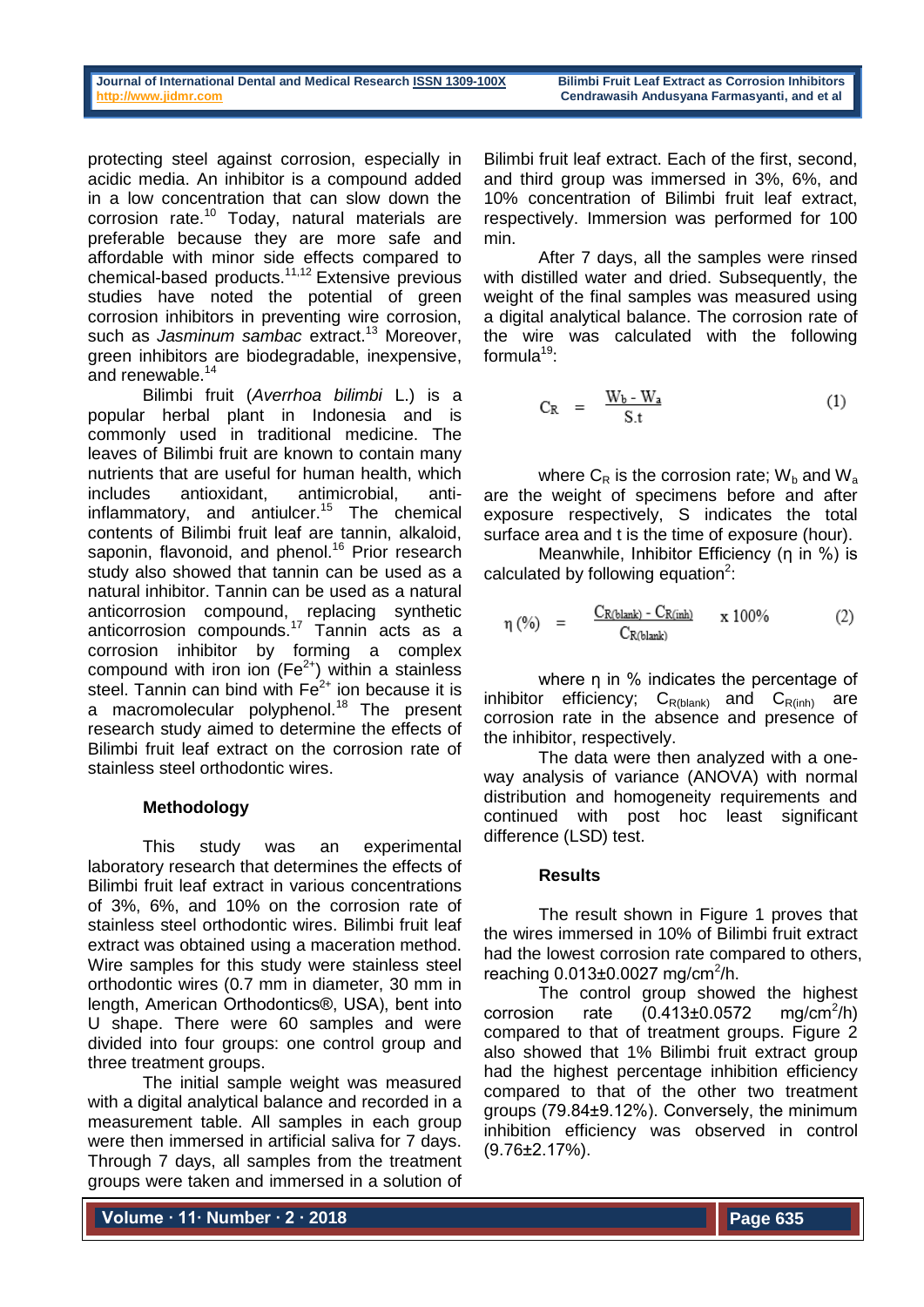

**Figure 1.** Intergroup comparison of stainless steel orthodontic wires corrosion rate between the control group and three treatment groups tested.

Values are presented as mean ± standard deviation; A: control group; B: group immersed in 3% concentration of Bilimbi fruit leaf extract; C: group immersed in 6% concentration of Bilimbi fruit leaf extract, and D: group immersed in 10% concentration of Bilimbi fruit leaf extract.



**Figure 2.** Variations of inhibition eficiency between four groups tested.

A: control group; B: group immersed in 3% concentration of Bilimbi fruit leaf extract; C: group immersed in 6% concentration of Bilimbi fruit leaf extract, and D: group immersed in 10% concentration of Bilimbi fruit leaf extract.

The results obtained were then analyzed using one-way ANOVA. To perform one-way ANOVA, data must be normally distributed and homogeneous. Normality test with Shapiro–Wilk test resulted in a significance *P*-value of 0.187 (> 0.05), indicating the data were normally distributed. Homoscedasticity test with Levene Statistic resulted in a significance *P*-value of 0.470 (> 0.05), indicating the data were homogenous. One-way ANOVA test could be performed as the data were normally distributed and homogeneous.

Table 1 shows that there was a significant difference in the corrosion rates (*P* < 0.05) among all the groups; thus, there was a

significant difference among the types of treatment. The difference among the treatment groups could be determined with post hoc LSD test. The results of *post-hoc* LSD are provided in Table 1, as well.

| Group      | Ν  | Significance |            | P-value    |            |
|------------|----|--------------|------------|------------|------------|
|            |    |              | <b>B03</b> | <b>B06</b> | <b>B10</b> |
| Control    | 15 | $P = 0.000*$ | $0.013*$   | $0.000*$   | $0.000*$   |
| <b>B03</b> | 15 |              |            | 0.069      | $0.007*$   |
| <b>B06</b> | 15 |              |            |            | 0.298      |
| <b>B10</b> | 15 |              |            |            |            |

**Table 2**. One way Anova and Post-hoc LSD test results.

significant  $(*)$  (P < 0.05)

Data are significantly different if the significance *P*-value is <0.05. Table 2 shows that there was a significant difference between control groups and immersion in 3%, 6%, and 1% of leaf extract in the treatment groups. There was also a significant difference between the treatment groups of immersion in 3% and 10% of the extract. No significant difference was shown between treatment groups of immersion in 3% and 6% of extract, as well as between the treatment groups of immersion in 6% and 10% of the extract.

### **Discussion**

This research study was conducted to examine the corrosion rates of stainless steel orthodontic wires in artificial saliva with different concentrations of Bilimbi fruit leaf extract. The results indicated that there is a significant difference in the effects of Bilimbi fruit leaf extract concentration on the corrosion rate of stainless steel orthodontic wires. The results affirmed that the concentration of Bilimbi fruit leaf extract was influential in slowing down the corrosion rates of stainless steel orthodontic wires. The highest average rate of corrosion was identified in samples of the control group, while the lowest average rate of corrosion was identified in the treatment group of immersion in 10% of Bilimbi fruit leaf extract. These results prove that the higher the Bilimbi fruit leaf extract concentration, the better the corrosion-inhibiting ability.

 One-way ANOVA and *post-hoc* test indicated that there was a significant difference among experimental groups. Thus, Bilimbi fruit leaf extract is influential in slowing down the corrosion rate of stainless steel orthodontic wires

**Volume ∙ 11∙ Number ∙ 2 ∙ 2018**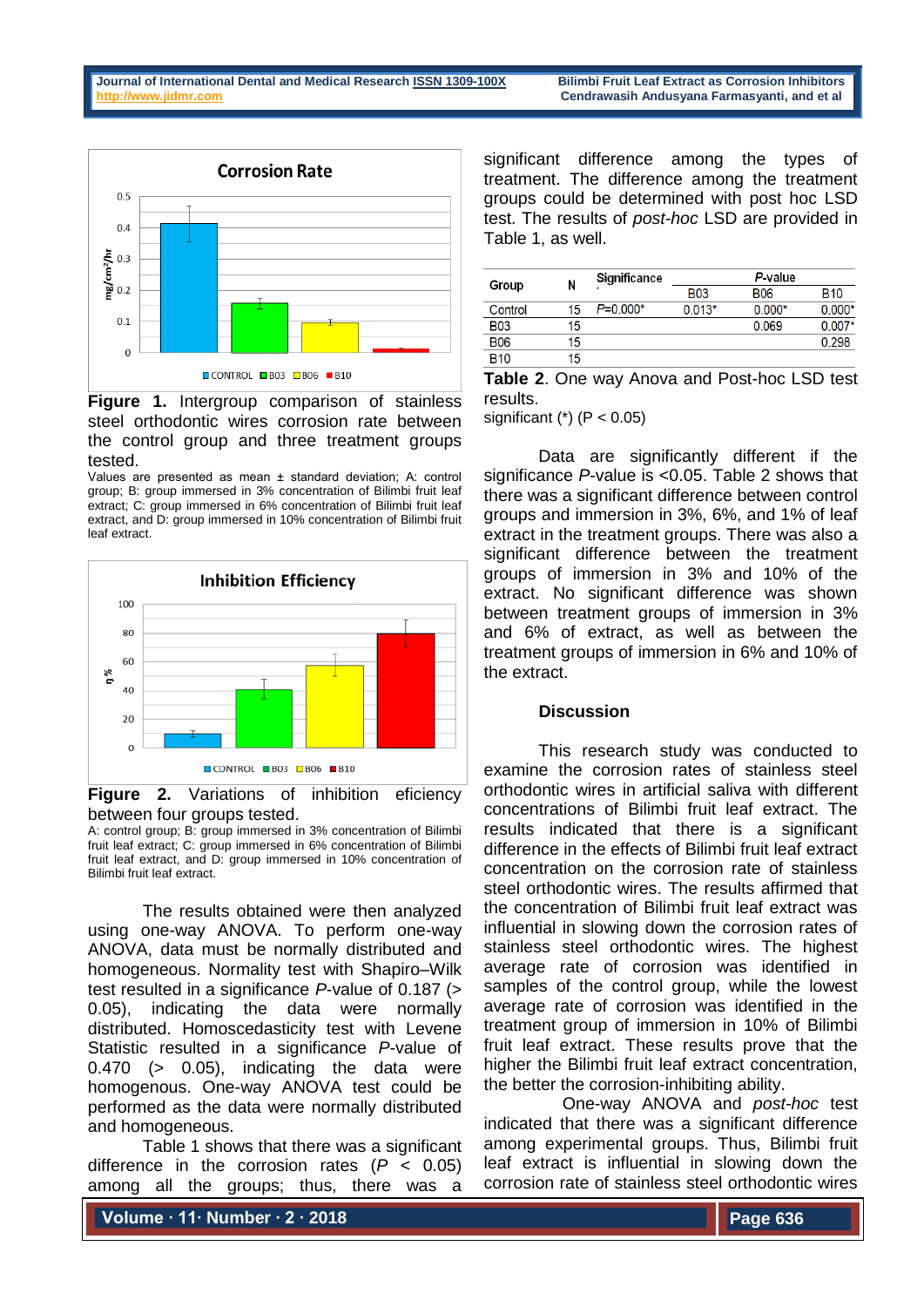was proven, with 10% concentration of Bilimbi fruit leaf extract showing a greater inhibitory effect than 3% and 6% concentration. In other words, the higher the concentration of Bilimbi fruit leaf extract, the better the corrosion inhibition efficiency. The decrease in the average rate of corrosion in stainless steel orthodontic wires was caused by active compounds in Bilimbi fruit leaf extract. Several chemical compounds are present in the Bilimbi fruit leaf such as tannin, alkaloid, saponin, flavonoid, and phenol.<sup>14</sup> Several research studies identified that tannin can be used as a natural inhibitor. Tannin acts as a corrosion inhibitor by forming a complex compound with iron ion (Fe), which forms a thin protective layer on the surface of stainless steel orthodontic wires. This thin layer prevents corrosive chloride ions in the saliva from penetrating the surface of stainless steel wire.<sup>8</sup>

According to the inhibitory mechanism, Fe ions in stainless steel wire will bind with the active compound within an inhibitor and form a complex bond. This complex will produce a thin layer on the surface of wire and restrict the direct contact of wire with a corrosive medium.<sup>19</sup> This research result is supported with previous research by Murthy and Vijayaragavan<sup>8</sup> about corrosion inhibitor: the higher the concentration of corrosion inhibitor, the lower the rate of corrosion. Increasing inhibitor concentration causes more inhibitor molecules to bind on the surface of wire; therefore, more inhibitor molecules are adsorbed by the wire and form a tighter complex. This complex protects the wire surface from corrosive solution.

Results of research also shows that the anticorrosive effect of Bilimbi fruit leaf extract can slow down the corrosion rates, even if it is used as mouthwash. Daily mouthwash is done twice for an average of 1 min. On average, orthodontic treatment lasts for about  $23.12$  months.<sup>20</sup> The accumulation of mouth washing time during orthodontic appliance usage, divided by research time, resulted in 100 min. Hence, orthodontic wire immersion in an extract was done for 100 min. In reality, the duration of immersion could be too extensive, and therefore, a research about proper immersion time is required.

A further research about Bilimbi fruit leaf extract application in various concentrations and its use as dental appliances cleansing wipes is required. However, before its clinical application, toxicity tests for Bilimbi fruit leaf extract needs be

done to establish its other effects on oral cavity and general health in humans.

#### **Conclusion**

Bilimbi fruit leaf extract could inhibit the rate of corrosion of stainless steel orthodontic wires. Furthermore, 10% of the extract showed a greater effect in preventing corrosion of stainless steel orthodontic wires compared to 3% and 6% of the Bilimbi fruit leaf extract.

#### **References**

- **1.** Alhasyimi AA, Sunarintyas S, Soesatyo MHNE. Pengaruh implantasi subkutan logam kobalt kromium sebagai bahan alternatif mini screw orthodontics terhadap reaksi jaringan kelinci albino. Majalah Kedokteran Gigi Indonesia. 2015;1(1): 94–101.
- **2.** Krishnan V, Kumar J. Weld characteristics of orthodontic archwire materials. Angle Orthod 2004;74(4):533–538.
- **3.** Jaber LCL, Rodrigues JA, Amaral FLB, Franca FMG, Basting RT. Degradation of orthodontic wires under simulated cariogenic and erosive conditions. Braz Oral Res 2014; 28(1):1- 6.
- **4.** Filho IA, da Silva RV, Bertolo RV. A new stainless steel wire for orthodontic purposes. Dental Press J Orthod 2011;16(4):55-59.
- **5.** Hussain SF, Asshaari AA, Osman BAB, Al-Bayaty FH, Amir A. In vitro-evaluation of biodegradation of different metallic orthodontic brackets. J Int Dent Med Res 2017; 10(1):76-83.
- **6.** Castro SM, Ponces MJ, Lopes JD, Vasconcelos M, Pollmann MCF. Orthodontic wires and its corrosion, the specific case of stainless steel and beta-titanium. J Dent Sci 2015; 10: 1-7.
- **7.** Suárez C, Vilar T. In vitro corrosion behavior of lingual orthodontic archwires. Int J Corros 2011;482485: 1–9.
- **8.** Murthy ZVP, Vijayaragavan K. Mild steel corrosion inhibition by acid extract of leaves of Hibiscus sabdariffa as a green corrosion inhibitor and sorption behavior. Green Chem Lett Rev 2014;7(3):209–219.
- **9.** Al-subari R, Abdulwali N, Bellaouchou A, Guenbour A, Bachir AB, Merzouk N. Influence of chlorhexidine mouthwashes on corrosion resistance of Ni–Cr dental casting alloys. J Int Dent Med Res 2012; 5(2):67-72.
- **10.** Rani BEA, Basu BBJ. Green inhibitor for corrosion protection of metals and alloys: an overview. Int J Corros 2012;380217: 1–15.
- **11.** Avriliyanti F, Suparwitri S, Alhasyimi AA. Rinsing effect of 60% bay leaf (Syzygium polyanthum wight) aqueous decoction in inhibiting the accumulation of dental plaque during fixed orthodontic treatment. Dent J (Majalah Kedokteran Gigi) 2017;  $50(1)$ :  $1-9$ .
- **12.** Djauharie N, Kemala N. Antibacterial efficacy of 5% Ethanolic Extract of Propolis (EEP) solution against Enterococcus faecalis (Laboratory Experiment). J Int Dent Med Res 2017; 10(1):19-23.
- **13.** Otaifah YN, Hussein K, Benmessaoud M, El-Hajjaji S. Study of the inhibitory effect of the Jasminum sambac extract on the corrosion of dental amalgam in saliva media. J Int Dent Med Res 2017;10(2):222-232.
- **14.** Khan H, Khan SA. Blessed tree of olive. Asian J Pharm Clin Res 2016;9(3):32-34.
- **15.** Alhassan AM, Ahmed QU. Averrhoa bilimbi Linn: A review of its ethnomedicinal uses, phytochemistry, and pharmacology. J Pharm Bioallied Sci 2016; 8(4):265–271.
- **16.** Hasanuzzaman MD, Ramjan AMD. Evaluation of total phenolic content, free radical scavenging activity and phytochemical screening of different extracts of Averrhoa bilimbi (fruits). Int Curr Pharm J 2013. 2(4):92–96.

**Volume ∙ 11∙ Number ∙ 2 ∙ 2018**